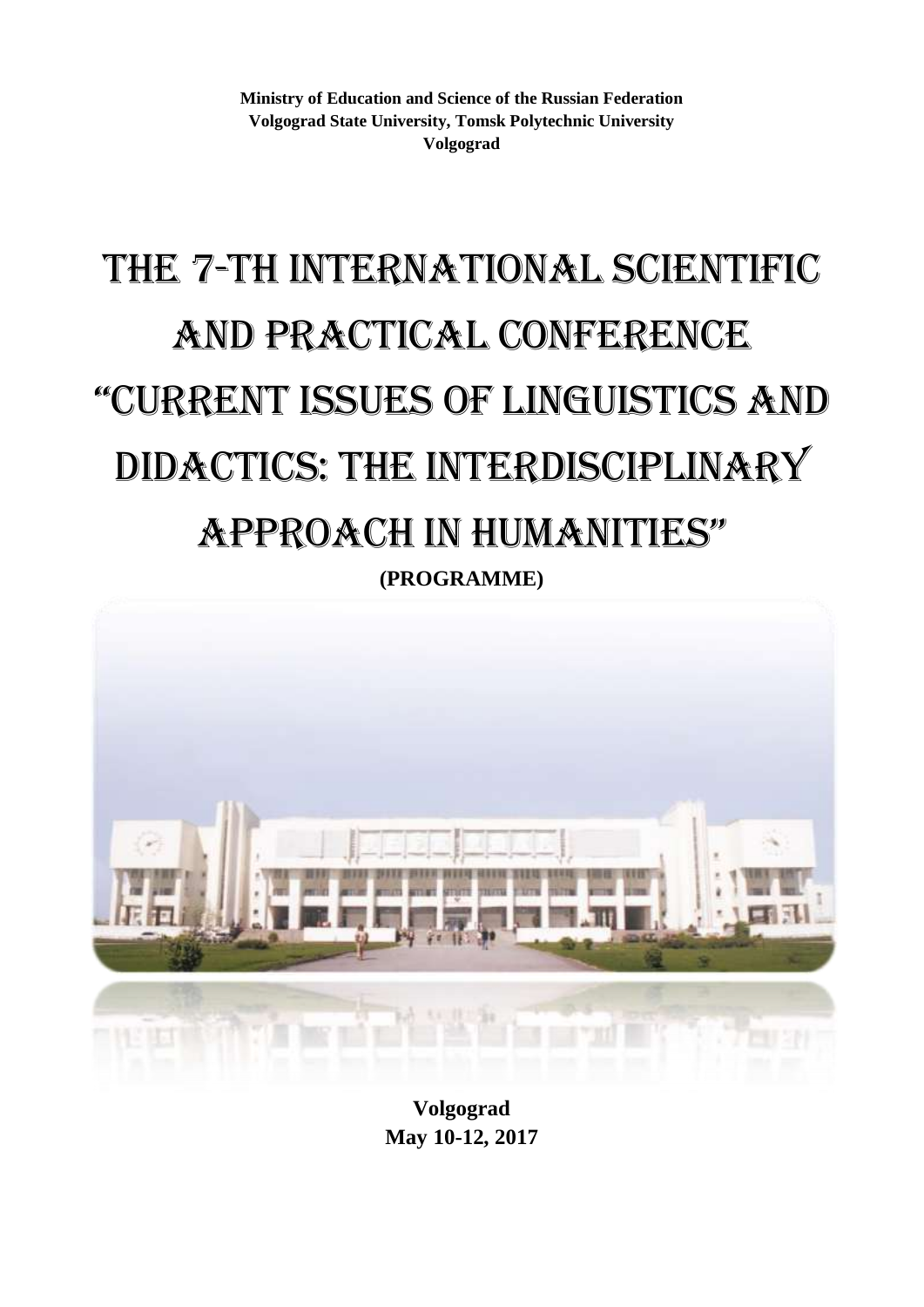#### **CONFERENCE ORGANIZERS**

#### **PROGRAM COMMITTEE:**

#### **Program Chair:**

- 1. **Kalinina A. E. -** Doctor of Economics, Professor, Vice-Rector of Volgograd State University, Volgograd, Russia **Members:**
- 1. **Shamne N. L. -** Doctor of Philology, Professor, Director of the Institute of Philology and Intercultural Communication, Volgograd State University, Volgograd, Russia
- 2. **Cindori S. -** Associate Professor, Faculty of Law University of Zagreb, Croatia
- 3. **Cernicova-Buca M. -** Associate Professor, Politehnica University of Timisoara, Romania
- **4. Davitt L. -** PhD, Bangor University Confucius Institute, United Kingdom
- 5. **Larouk O. -** Associate Professor, University of Lyon ICAR-UMR CNRS LYON2 ENS Lyon, France
- 6. **Ilinova E.Yu. –** Doctor of Philology, Professor, Volgograd State University, Volgograd, Russia
- 7. **Minin M. G. -** Doctor of Education, Professor, National Research Tomsk Polytechnic University, Tomsk, Russia
- 8. **Mityagina V.A. -** Doctor of Philology, Professor, Head of the Translation theory and practice department, Volgograd State University, Volgograd, Russia
- 9. **Rebrina L.N.–** Doctor of Philology, Ass.Professor, Ass. Director of the Institute of Philology and Intercultural Communication, Volgograd State University, Volgograd, Russia
- 10.**Kochetova L.**A. Doctor of Philology, Ass.Professor, Head of the English Philology department, Volgograd State University, Volgograd, Russia
- 11.**Astafurova T.**N. Doctor of Education, Professor, Volgograd State University, Volgograd, Russia
- 12.**Zheltukhina M.R. -** doctor of philology, member of Russian Academy of Natural Sciences, Professor, Head of the research laboratory "Discourse linguistics", Volgograd socio-Pedagogical University, Volgograd, Russia

#### **ORGANIZING COMMITTEE:**

# **Organizing Chair:**

1. **Malushko E.Yu. -** candidate of pedagogical sciences, Deputy Director for IT, Institute of Philology and Intercultural Communication, Volgograd State University, Volgograd, Russia

#### **Members**

**1. Yeltanskaya E.A. -** candidate of pedagogical sciences, Ass.Professor, head of the foreign language communication department, Volgograd State University, Volgograd, Russia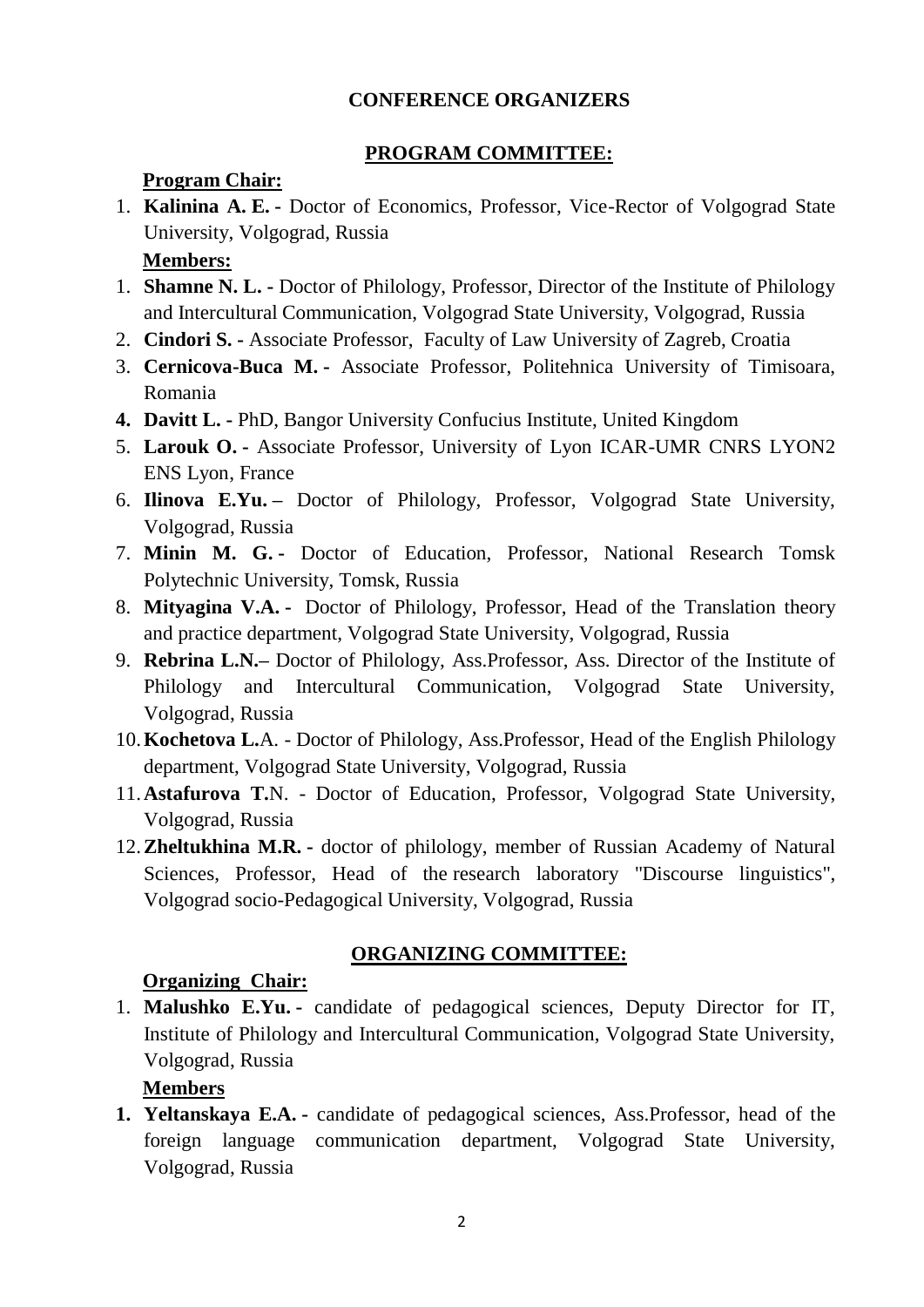- **2. Lizunkov V.G. –** candidate of pedagogical sciences, Ass.Professor, YuPI National Research Tomsk Polytechnic University, Yurga, Russia
- 3. **Grigorieva E.G. –** candidate of philological sciences, Ass.Professor, Volgograd State University, Volgograd, Russia
- 4. **Kabanova N. N. -** Ass. Prof., PhD, National Research Tomsk Polytechnic University, Tomsk, Russia
- 5. **Karpova A. Yu. -** Ass. Prof., PhD, National Research Tomsk Polytechnic University, Tomsk, Russia
- 6. **Maletina O.A.** candidate of philological sciences, Ass.Professor, Volgograd State University, Volgograd, Russia
- **7. Politsynskaya E.V. -** candidate of pedagogical sciences, Ass.Professor, YuPI National Research Tomsk Polytechnic University, Yurga, Russia
- **8. Politsynsky E.V. -** candidate of pedagogical sciences, Ass.Professor, YuPI National Research Tomsk Polytechnic University, Yurga, Russia
- 9. **Sityna N.A.** candidate of philological sciences, Ass.Professor, Volgograd State University, Volgograd, Russia
- 10.**Skrynnikova I.**V. candidate of philological sciences, Ass.Professor, Volgograd State University, Volgograd, Russia
- **11.Suzdalova M.A. -** candidate of pedagogical sciences, Ass.Professor, YuPI National Research Tomsk Polytechnic University, Yurga, Russia
- **12.Tsybaneva V.A. –** candidate of pedagogical sciences, Ass.Professor, Volgograd State Academy of Postgraduate Education, Volgograd, Russia
- 13.**Sviridov A. -** candidate of technical sciences, publication manager of company "Atlant", Tomsk, Russia
- 14.**Zheltukhina M.R. -** doctor of philology, member of Russian Academy of Natural Sciences, Professor, Head of the research laboratory "Discourse linguistics", Volgograd socio-Pedagogical University, Volgograd, Russia

#### **EDITORIAL BOARD:**

- 1. **Shamne N. L. -** Doctor of Philology, Professor, Director of the Institute of Philology and Intercultural Communication, Volgograd State University, Volgograd, Russia
- 2. **Minin M. G. -** Doctor of Education, Professor, National Research Tomsk Polytechnic University, Tomsk, Russia
- 3. **Grigorieva E.G. –** candidate of philological sciences, Ass.Professor, Volgograd State University, Volgograd, Russia
- 4. **Maletina O.A.** candidate of philological sciences, Ass.Professor, Volgograd State University, Volgograd, Russia
- 5. **Malushko E.Yu. -** candidate of pedagogical sciences, Deputy Director for IT, Institute of Philology and Intercultural Communication, Volgograd State University, Volgograd, Russia
- 6. **Sityna N.A.** candidate of philological sciences, Ass.Professor, Volgograd State University, Volgograd, Russia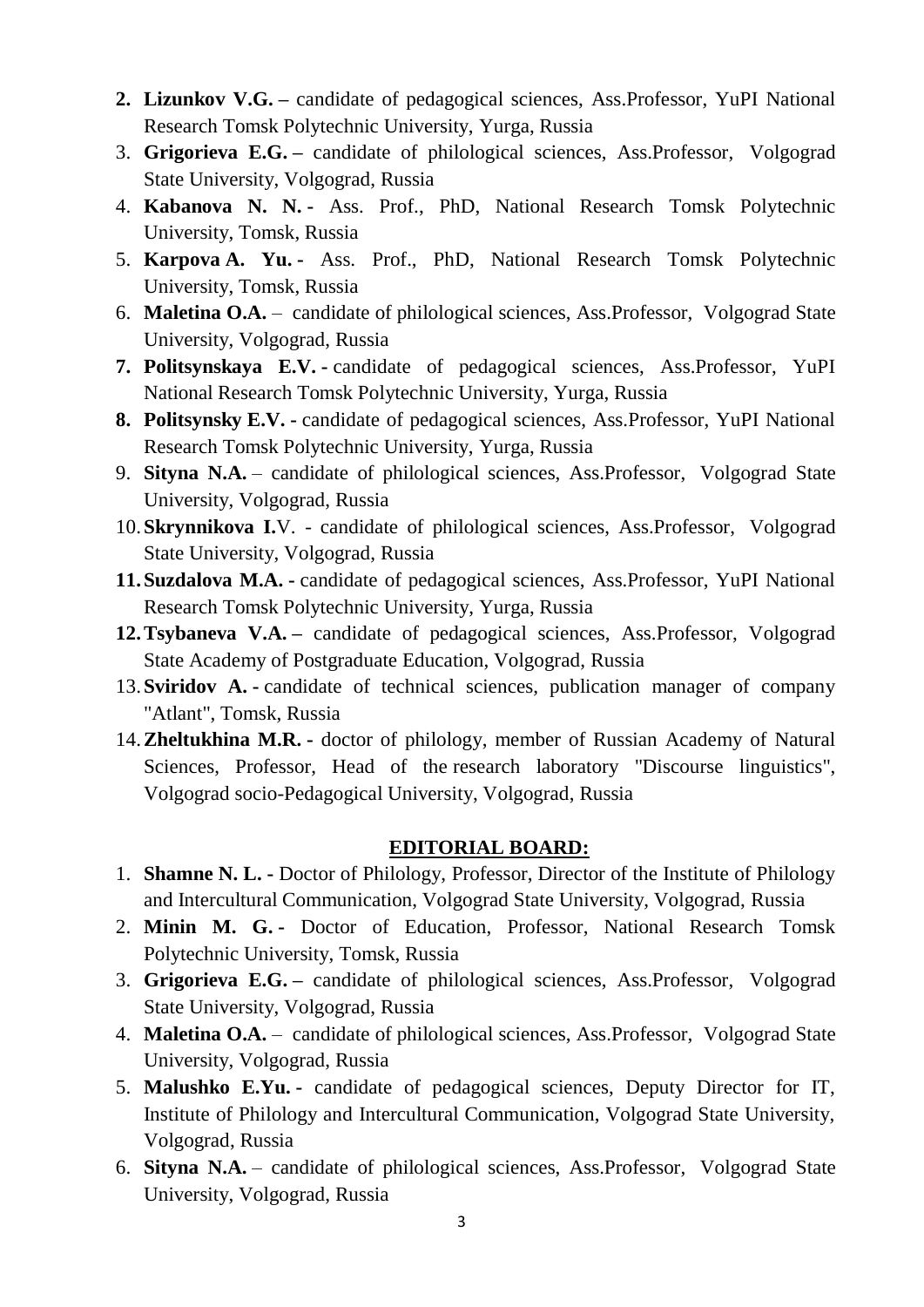- 7. **Skrynnikova I.**V. candidate of philological sciences, Ass.Professor, Volgograd State University, Volgograd, Russia
- 8. **Dzyubenko Yu.S. –** candidate of philological sciences, Ass.Professor, Volgograd State University, Volgograd, Russia
- 9. **Egorchenkova N.B. –** candidate of philological sciences, Ass.Professor, Volgograd State University, Volgograd, Russia
- **10.Lizunkov V.G. –** candidate of pedagogical sciences, Ass.Professor, YuPI National Research Tomsk Polytechnic University, Yurga, Russia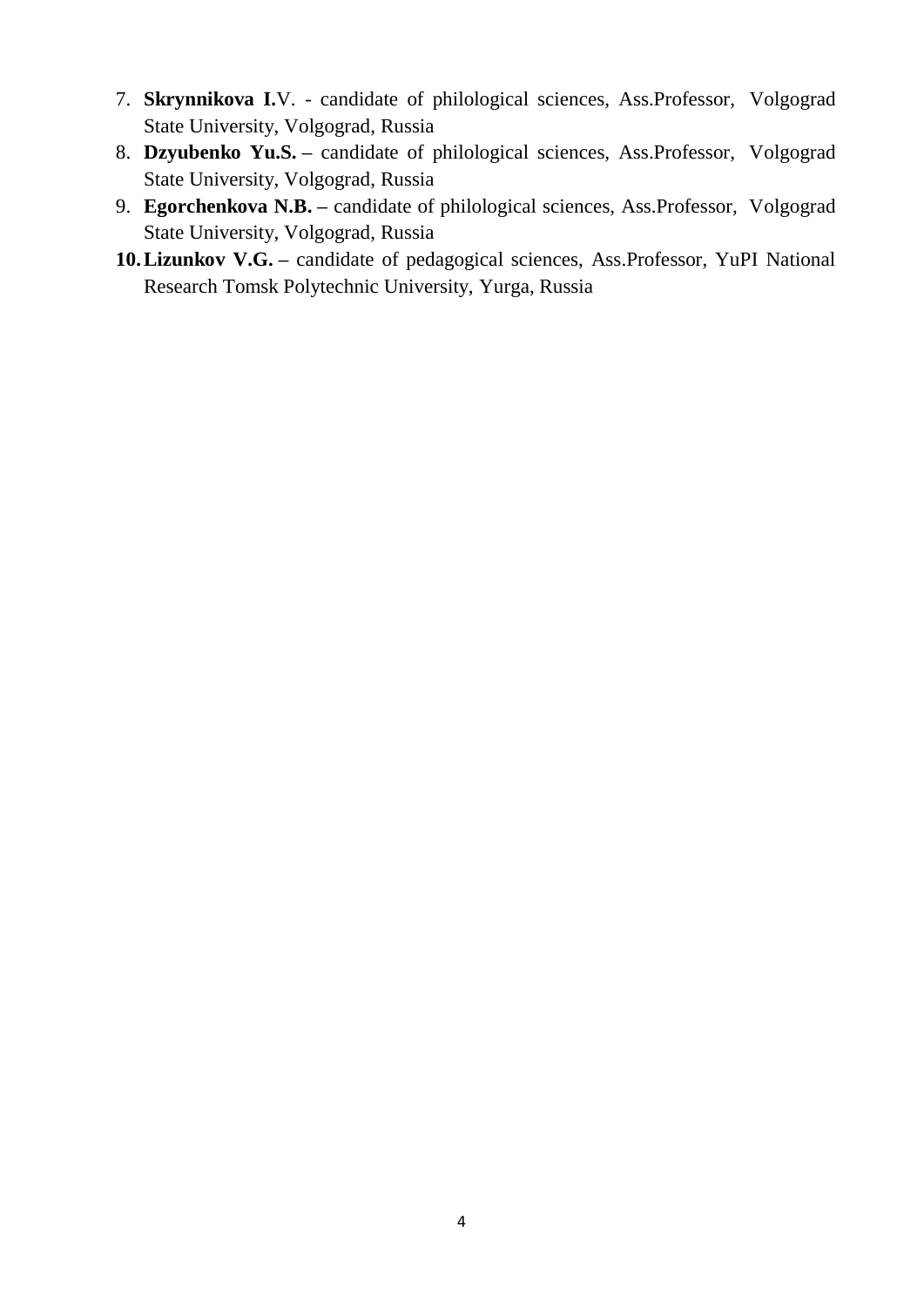# **Wednesday, 10 May, 11-00 (Main building, 3-14B, 4-15B) REGISTRATION EXCURSIONS**

(on demand, around university, to university library, university museums, volunteering center)

# **Thursday, 11 May, 11-30 REGISTRATION (Scientific library, Conference Hall)**

# **Thursday, 11 May, 12-00 PLENARY TALK KEYNOTE SPEAKERS (Scientific library, Conference Hall)**

*Welcoming speech.* Shamne Nikolay Leonidovich, Doctor of Philology, Professor, Director of the Institute of Philology and Intercultural Communication, Volgograd State University, Volgograd, Russia

*The scientific signature in the digital age.* Cernicova-Buca Mariana. Associate Professor, Politehnica University of Timisoara, Romania

*Verbal Collocations of Memory: Functional-Semantic and Lexicographic Aspects.* Shamne Nikolay Leonidovich, Rebrina Larisa Nikolaevna, Milovanova Marina Vasilyevna, Terentyeva Elena Vitalyevna, Doctor of Philology, Professor, Volgograd State University, Volgograd, Russia

*Problems and development prospects of the political media dicourse in the 21st century (Проблемы и перспективы развития политического медиадикурса в XXI веке).* Zheltukhina M.R., doctor of philology, member of Russian Academy of Natural Sciences, Professor, Head of the research laboratory "Discourse linguistics", Volgograd State socio-Pedagogical University, Volgograd, Russia

*Corpus-assisted study of values in British job advertisements: socio-cultural perspective.* Kochetova Larisa Anatolievna, Ilyinova Elena Yuryevna, Sorokoletova Natalya Yuryevna, Volkova Olga Sergeevna, the English Philology department, Volgograd State University, Volgograd, Russia

*Comic Irrationalism: Linguocultural Features (Комический иррационализм: лингвокультурные характеристики)*. Karasik V.I., doctor of philology, Volgograd State socio-Pedagogical University, Volgograd, Russia (virtual participation)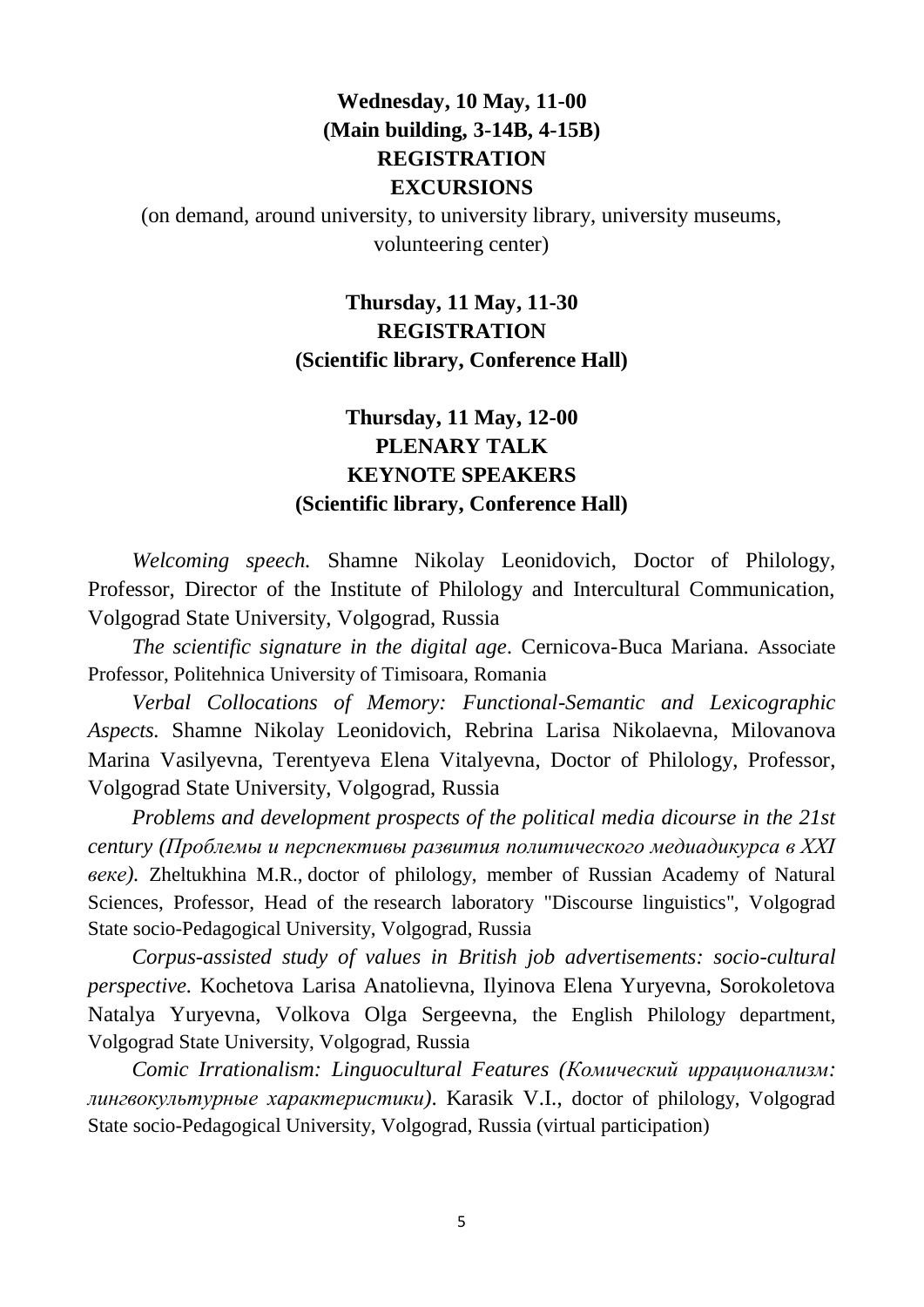# **Thursday, 11 May, 14-00 (Scientific library, Conference Hall)**

(continuation on Friday, 12 May, 9-00, at 4-08B)

## **LINGUISTICS AND LANGUAGE STUDIES**

*Termin: Rebrina L.N., Zheltukhina M.R., Cindori S.* 

# **Section 6. Text and discourse linguistics in interdisciplinary paradigm**

1. *A study of key words in Russian-language car advertisements as a type of discursive practice.* Kochetova Larisa Anatolievna, Kononova Inna Vladimirovna, Rubert Irina Borisovna, Volgograd State University, Volgograd, Russia

2. *Интенциональный аспект питч-письма и пресс-релиза.* Бусыгина Марьяна Владимировна, ФГБОУ ВО "Волгоградский государственный социально-педагогический университет", Волгоград, Россия

3. *Концептуальные лакуны в рамках теории лингвокультурных типажей.*  Дмитриева Ольга Александровна, ФГБОУ ВО "Волгоградский государственный социально-педагогический университет", Волгоград, Россия

4. *Фармацевтическая и косметическая медиареклама: воздействие на развитие традиционной китайской медицины.* Шмелева Ольга Дмитриевна, аспирант, кафедра теории английского языка, ФГБОУ ВО "Волгоградский государственный социально-педагогический университет", Волгоград, Россия.

5. *Репрезентация мнемического процесса «запоминание» в немецком языке: константные характеристики.* Ребрина Л.Н., ФГАОУ ВО "Волгоградский государственный университет", Волгоград, Россия (poster presentation)

6. *The power of metaphor: cultural narratives in political persuacion.*  Skrynnikova Inna Valerievna, Astafurova Taniana N., Sytina Nadezhda A., Volgograd State University, Volgograd, Russia

7. *Status Positions of the Courtroom Discourse Participants.* Palashevskaya Irina, Leontiev Victor, Volgograd State University, Volgograd, Russia

8. *Специфика речевого воздействия в социальной сети "Facebook".*  Павлов Павел Викторович, соискатель ФГБОУ ВО "Адыгейский государственный университет", магистрант кафедры теории английского языка ФГБОУ ВО "Волгоградский государственный социально-педагогический университет"

6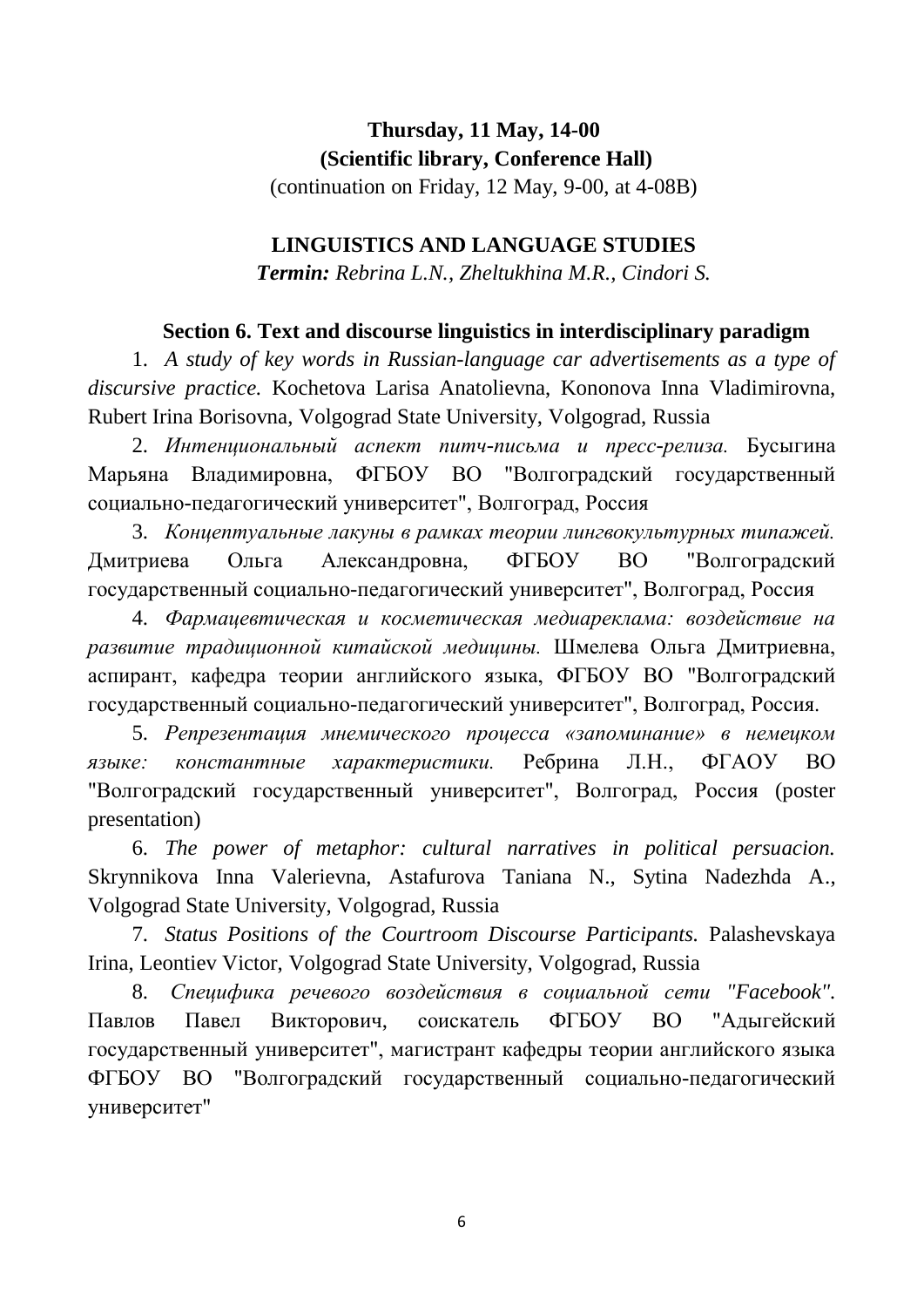#### **Section 14. Training specialists in the prism of the national economy**

9. *Психолого-акмеологический аспект развития учебно-познавательной компетенции*. Алещанова, Морозова, Фролова. Камышинский технологический институт (филиал) ФГБОУ ВО "Волгоградский государственный технический университет"

10. *Особенности и этапы формирования коммуникативной компетенции в религиозном дискурсе.* Бобырева Екатерина Валерьевна, ФГБОУ ВО "Волгоградский государственный социально-педагогический университет", Волгоград, Россия

11. *Types of Interactive Methods in Teaching English to Students of Economics.* Elena Eltanskaya, Olga Popova, Yulia Linkova, Anastasia Аrzhanovskaya, Yulia Kulichenko

#### **Section 5: Current Problems of Modern Texts' Translation**

12. *Texts of Tourism Branding in Translation Didactics.* Mityagina Vera Aleksandrovna, Makhortova Tatyana Yuryevna, Novikova Elina Yuryevna, Romadina Irina Dmitrievna, Volgograd State University, Volgograd, Russia

13. *Translating travel portal texts: territory branding within globalization (Прагматика перевода текстов туристического портала: брендинг региона в координатах глобализации).* Gureeva A.A., Novozhilova A.A., Sidorovich T.S., Volgograd State University, Volgograd, Russia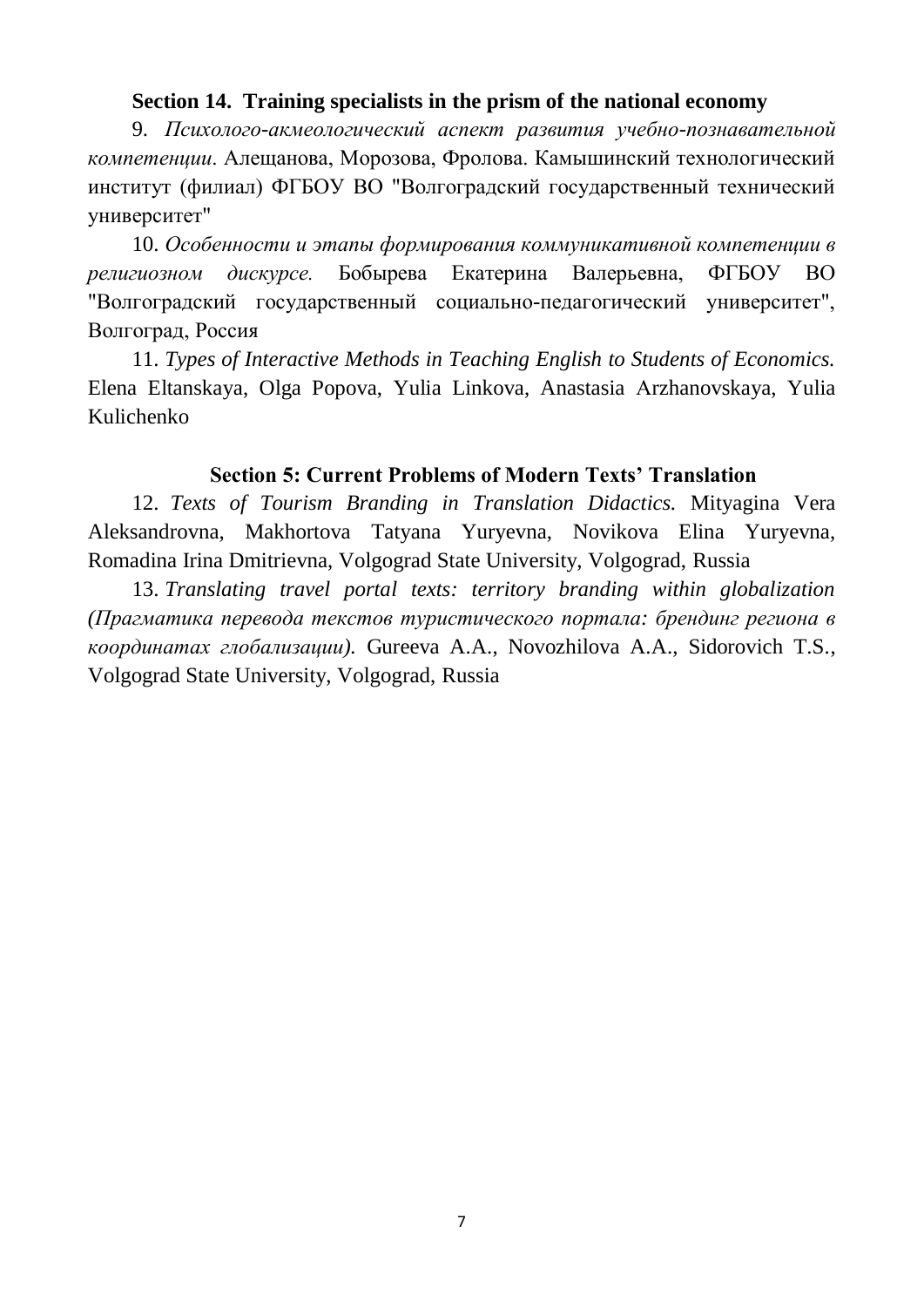# **Thursday, 11 May, 14-00 (Main Building)**

#### **Section 4. Linguocultural context of separate regions**

1. *Figurativeness of a lexeme Volga (Idel) in the Russian and Tatar languages.* Nurmukhametova R.S. (virtual participation)

2. *Mirroring cultural links by James Joyce and Joseph Heller.* Kazakova L.N.

3. *Semantic Peculiarity of Word мода [moda] 'fashion, custom, vogue' in Russian dialects.* Tatyana Leontyeva, Russian State Vocational Pedagogical University (virtual participation)

# **Section 2. Functional and semantic, cognitive and pragmatic peculiarities of linguistic units of different levels**

4. *The cognitive script as a model of the subsumption of linguistic knowledge.* Egorova Olga Michailowna, Murom Institute (branch) of Vladimir State University (virtual participation)

5. *Evolution of the name 'race' in legal discourse practices.* Krapivkina O.A. (virtual participation)

6. *Эллиптические конструкции в дискурсе телевизионного ток-шоу.*  Григорьева Елена Геннадиевна, Карпова Людмила Ивановна, ФГАОУ ВО "Волгоградский государственный университет", Волгоград, Россия (virtual participation)

# **Section 9. Questions of contemporary humanities and international education**

7. *The theoretical and methodological foundation for students' professional mobility in higher school social and cultural environment.* Balikaeva M.B. (virtual participation)

8. *The Functioning of the System of Interschool Methodical Work with Nоvice Teachers.* Bilyalova A., Ryseva J., Sharypova N., Gabduolkhakova I. (virtual participation)

9. *Russian-Polish Сross-Language Interference In Foreign Language Teaching.* Erofeeva, Galeev (virtual participation)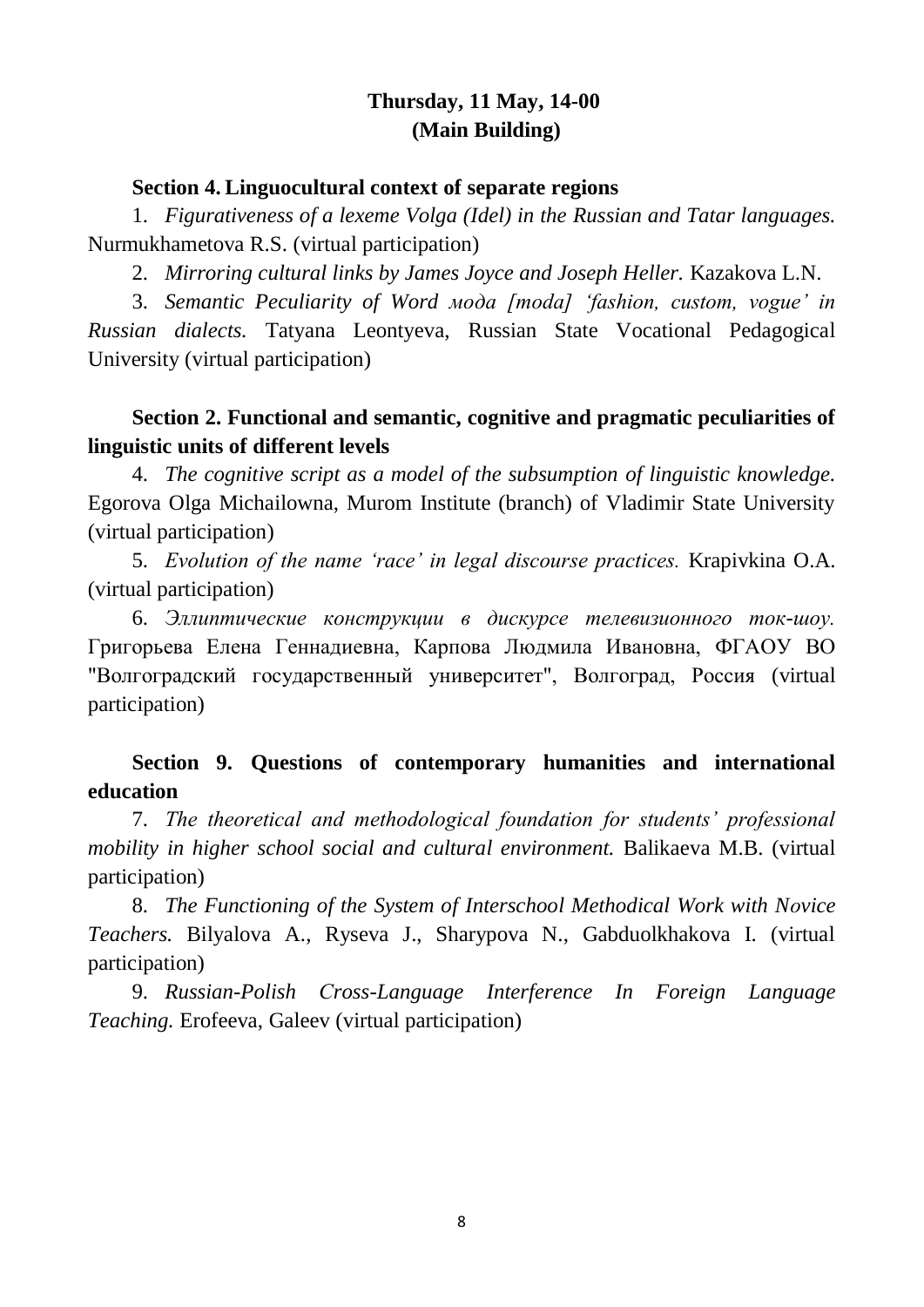# **Friday, 12 May, 9-00 (Main Building, 4-08B)**

#### **DIDACTICS AND EDUCATION. YOUTH STUDIES**

*Termin: Elena A. Eltanskaya, Elena Yu. Malushko, Mariana Cernicova-Buca* 

#### **Section 7. The problems of interpersonal and intercultural communication**

1. *Modern Christian Orthodox preacher as social communicator concept.*  Petrouchko Ivan Alekseevich, Bogatyrev Andrey Anatolievich, Tver state university, Russia (virtual participation)

2. *Религиозная идентичность эмигранта (на материале современной британской художественной литературы) (Religious identity of emigrant (based on modern british fiction)).* Опря Виктория Денисовна, аспирант, ФГБОУ ВО "Волгоградский государственный социально-педагогический университет", Волгоград, Россия

#### **Section 9. Text and discourse linguistics in interdisciplinary paradigm**

3. *Эмоции и интерпретационный потенциал текста.* Пономарева Алеся Дмитриевна, ФГБОУ ВО "Волгоградский государственный социальнопедагогический университет", Волгоград, Россия

4. *Роль современных инновационных технологий в переводе.* Несмачнова Е.В., ФГАОУ ВО "Волгоградский государственный университет", Волгоград, Россия

#### **Section 14. Training specialists in the prism of the national economy**

5. *Teaching of reading in English students of the first philological course with different levels of training (Обучение чтению на английском языке студентов первого курса филологического направления с разным уровнем подготовки*). Constance A. Paatova, student, Volgograd State University, Volgograd, Russia

6. *Literature as a means of developing the expressiveness and figurativeness of the speech (Художественная литература как средство развития выразительности и образности речи).* Daria I. Farutina, student, Volgograd State University, Volgograd, Russia

7. *Методика обучения студентов направления подготовки "Туризм" декодированию средств выразительности интернет-контента туристических сайтов о Париже*. Чевеленко Анастасия Олеговна, студент, ФГАОУ ВО "Волгоградский государственный университет", Волгоград, Россия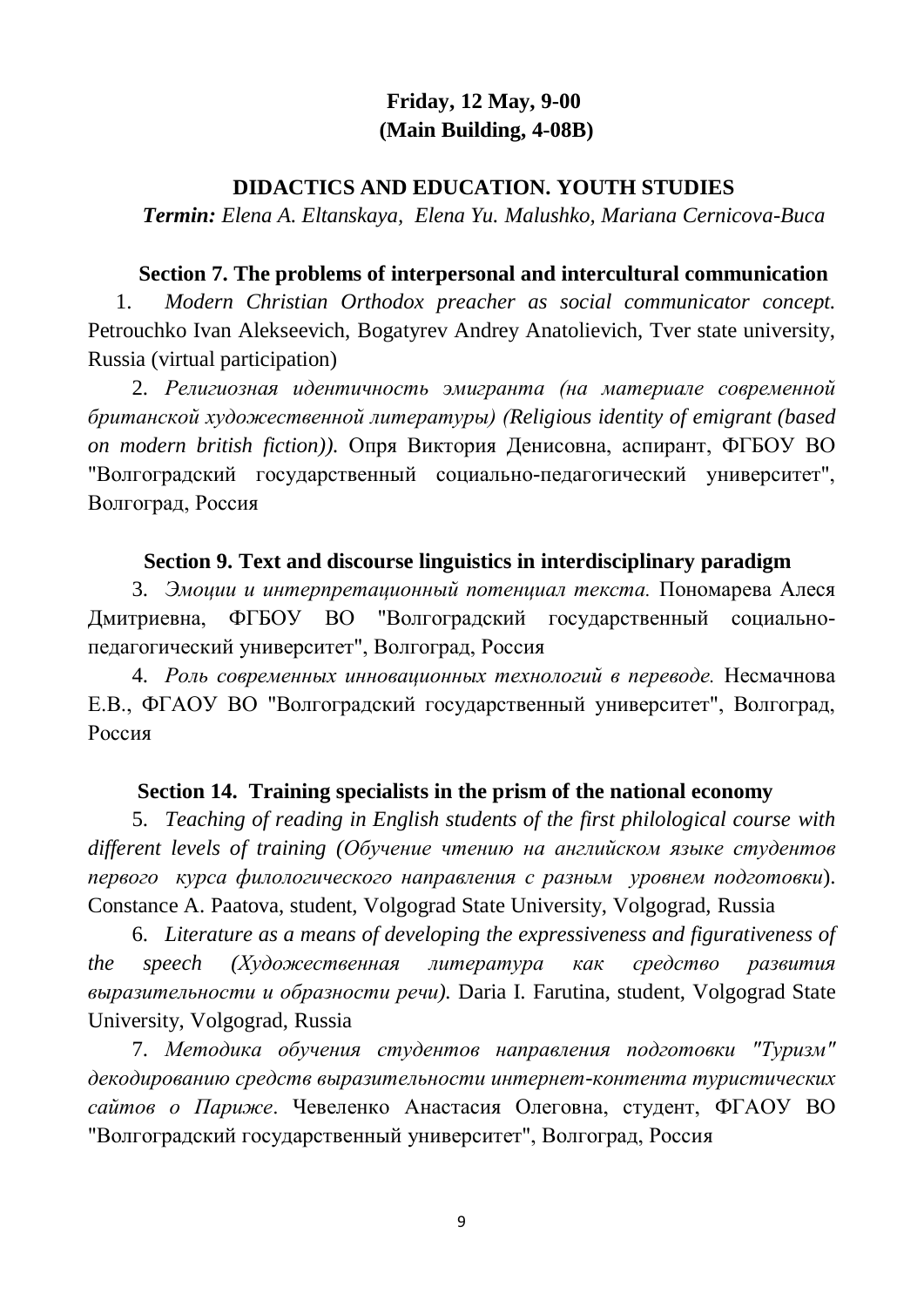8. *Обучение студентов-лингвистов эквивалентному переводу кинотекстов военной тематики.* Великжанина Мария Ивановна, студент, ФГАОУ ВО "Волгоградский государственный университет", Волгоград, Россия

9. *Methodology of Mastering Academic Wring Competence in English within the Program of University In-Traning*. Skrynnikova Inna Valerievna, Astafurova Taniana N., Sytina Nadezhda A., Volgograd State University, Volgograd, Russia

10. *Учебно-исследовательская деятельность в средних образовательных учреждениях.* Maletina O.A., ФГАОУ ВО "Волгоградский государственный университет", Волгоград, Россия

11. *Применение интерактивных методов при обучении английскому языку студентов экономических специальностей.* Попова Ольга Юрьевна, ФГАОУ ВО "Волгоградский государственный университет", Волгоград, Россия (virtual participation)

12. *К вопросу об использовании учебного текста в процессе обучения студентов иностранному языку.* Ладонина Е.Ю., ФГАОУ ВО "Волгоградский государственный университет", Волгоград, Россия (virtual participation)

13. *Types of Interactive Methods in Teaching English to Students of Economics.* Elena Eltanskaya, Yulia Linkova, Olga Popova, Anastasia Arzhanovskaya, Volgograd State University, Volgograd, Russia

# **Section 10: Problems and prospects of developing an accessible learning environment for students with special needs and disabilities**

14. *Virtual environment in teaching languages to talented learners.* Malushko E.Yu., Volgograd State University, Volgograd, Russia; Lizunkov V.G., National-Research Tomsk Polytechnic University, Tomsk, Russia (poster presentation)

15. *Psycho-pedagogical conditions for specialists in physical culture to work with students with disabilities.* Chernysheva L.G., The Far Eastern State University for the Humanities, Khabarovsk, Russia; Soboleva A.A., Smolyagina R.R., Andreev V.I., Okang Imeiba Victor, National-Research Tomsk Polytechnic University, Tomsk, Russia (virtual participation)

16. *Google Books Ngram as an instrument of teaching foreign language.* Galeev Timur, Solovyev Valery (virtual participation)

#### **Section 5: Current Problems of Modern Texts' Translation**

17. *Translating travel portal texts: territory branding within globalization (Прагматика перевода текстов туристического портала: брендинг региона в координатах глобализации).* Gureeva A.A., Novozhilova A.A., Sidorovich T.S., Volgograd State University, Volgograd, Russia